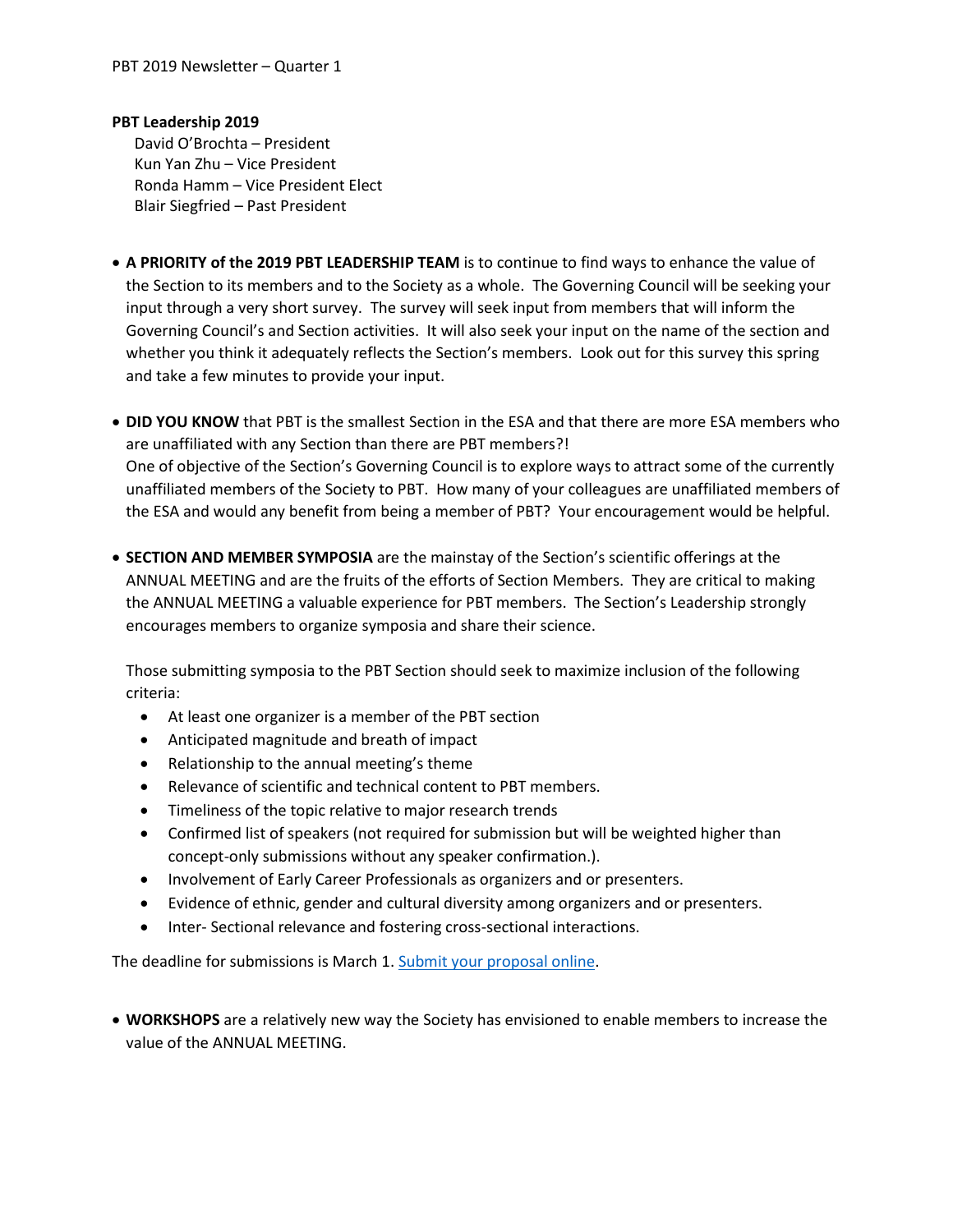MEMBERS are strongly encouraged to use WORKSHOPS at the ANNUAL MEETING to create scientific and career-advancing offering that might not be possible in the more conventional 'symposium format'.

The deadline for workshop submissions is March 1[. Submit your workshop proposal online.](https://www.entsoc.org/events/annual-meeting/submit)

 **ESA SCIENCE POLICY COMMITTEE AND VOLUNTEER OPPORTUNITY:** The ESA plays an important role in shaping and influencing local, national and international policy decisions in a number of sectors including Agriculture and Public Health because of its rich concentration of professionals and experts. This work is important.

The ESA Science Policy Committee is currently seeking members to be part of an effort to draft a policy/position statement on GENE DRIVE TECHNOLOGIES. If you have an interest in being considered, you shoul[d contact the Science Policy Committee immediately.](https://www.entsoc.org/resources/position_papers/writing-committee-GMO) 

Members of the PBT section **have not been** particularly active participants on this Committee despite their potential to contribute significantly to their efforts. Continue looking for opportunities to engage with this Committee and extent PBT's influence in the Society and beyond.

 **SPEED-NETWORKING AT THE ANNUAL MEETING – Fostering Early Career Development** What is SPEED-NETWORKING?

SPEED-NETWORKING is a professional development activity organized by the Section's Governing Council in response to input from the Section's EARLY CAREER PROFESSIONALS and was first offered at the 2018 Annual Meeting in Vancouver as a way to foster new professional relationships.

The goal of the event was to provide a networking opportunity for PBT EARLY CAREER PROFESSIONALS

and LATE-STAGE DOCTORAL STUDENTS to meet and interact with MID- AND LATE-CAREER PBT MEMBERS from across academia, government, and industry with the intention of broadening the professional networks of all involved.

Individual EARLY CAREER PROFESSIONALS and LATE-STAGE DOCTORAL STUDENTS sat briefly (5 minutes) with multiple MID-AND LATE-CAREER PBT MEMBERS during the course of this 45 minute event where they exchanged brief introductions and business cards followed by brief inquiries and exchanges of scientific interests, career plans and whatever else came up.

This was a low-pressure and enjoyable opportunity to sow seeds of future professional interactions.



**PBT Speed Networking**: Vancouver 2018